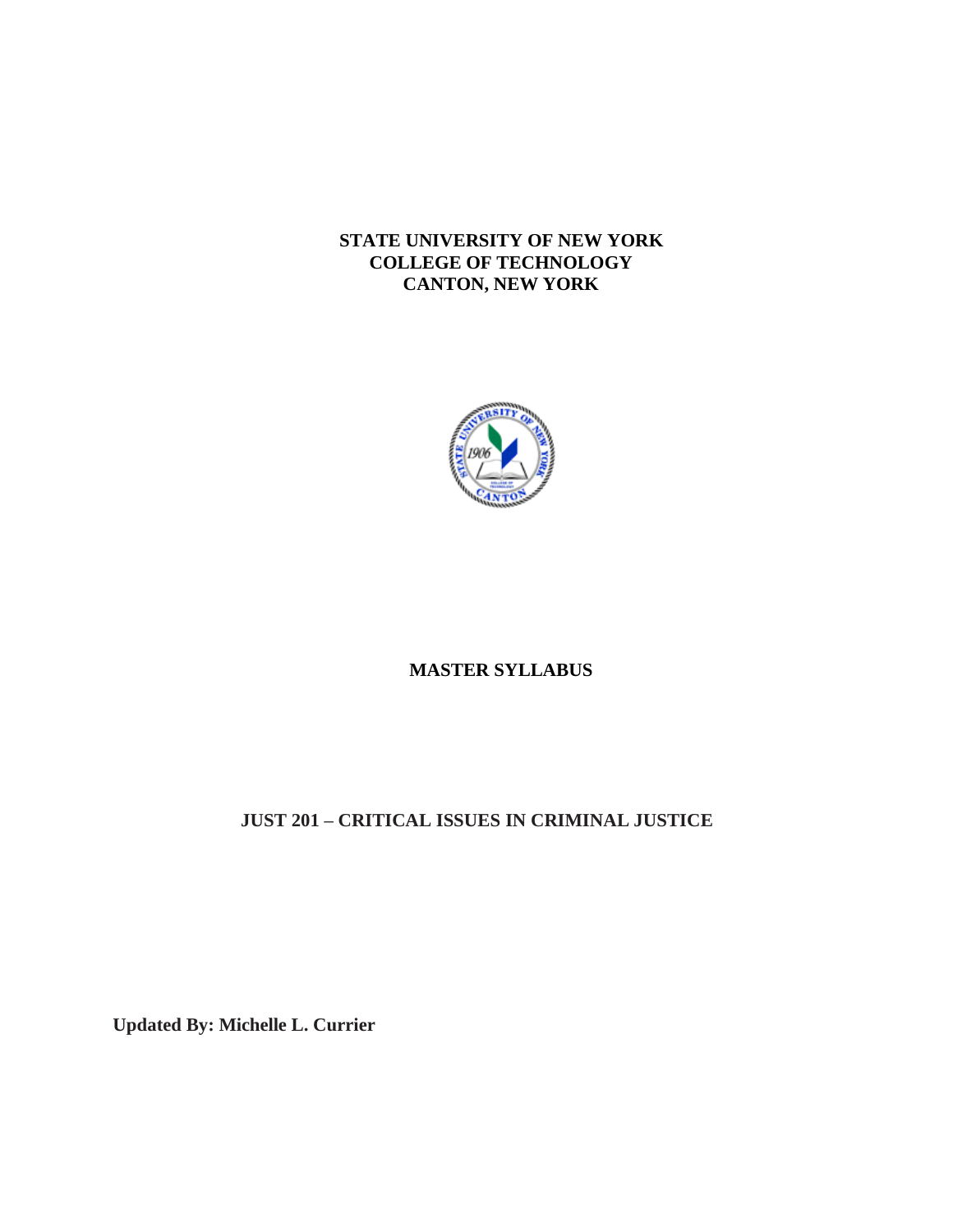#### **SCHOOL OF SCIENCE, HEALTH, AND CRIMINAL JUSTICE CRIMINAL JUSTICE DEPARTMENT OCTOBER 2019**

- A. **TITLE**: Critical Issues in Criminal Justice
- **B. COURSE NUMBER:** JUST 201
- **C. CREDIT HOURS:** 3 credits/3 contact hours per week for 15 weeks.

#### **D. WRITING INTENSIVE COURSE**: Yes

#### **E. GER CATEGORY:** n/a

**F. SEMESTER(S) OFFERED:** Fall and spring

#### **G. COURSE DESCRIPTION:**

This course provides a study of the economic, political, ethical and emotional issues in policing, courts and corrections. Issues covered may include use of force by law enforcement, juvenile justice, drugs, gender-related violence, racial issues, the media, forensics, mental health and disability, immigration, the death penalty, or other current and emerging topics in criminal justice.

#### **H. PRE-REQUISITES/CO-REQUISITES:**

a. Pre-requisite(s): JUST 101, Introduction to Criminal Justice, or permission of the instructor.

#### **I. STUDENT LEARNING OUTCOMES:**

| <b>Course Student Learning</b><br><b>Outcome</b> [SLO]                                                  | PSLO (LEL)                                                                                                          | <b>GER</b> | <b>ISLO</b>                  |
|---------------------------------------------------------------------------------------------------------|---------------------------------------------------------------------------------------------------------------------|------------|------------------------------|
| Explore the impact of<br>a.<br>current and emerging<br>issues in law<br>enforcement and<br>policing.    | PSLO3-Students will<br>be able to<br>demonstrate a<br>working knowledge<br>of core law<br>enforcement<br>principles |            | 2. Critical Thinking<br>[IA] |
| b. Analyze legal decisions<br>of importance and<br>critical issues in<br>sentencing and the<br>courts.  | PSLO3-Students<br>will be able to<br>demonstrate a<br>working knowledge<br>of core law<br>enforcement<br>principles |            | 2. Critical Thinking<br>[IA] |
| Describe the impact of<br>$C_{\bullet}$<br>punishment and<br>corrections on those<br>within the system. | PSLO3-Students will<br>be able to<br>demonstrate a<br>working knowledge<br>of core law<br>enforcement<br>principles |            | 2. Critical Thinking<br>[IA] |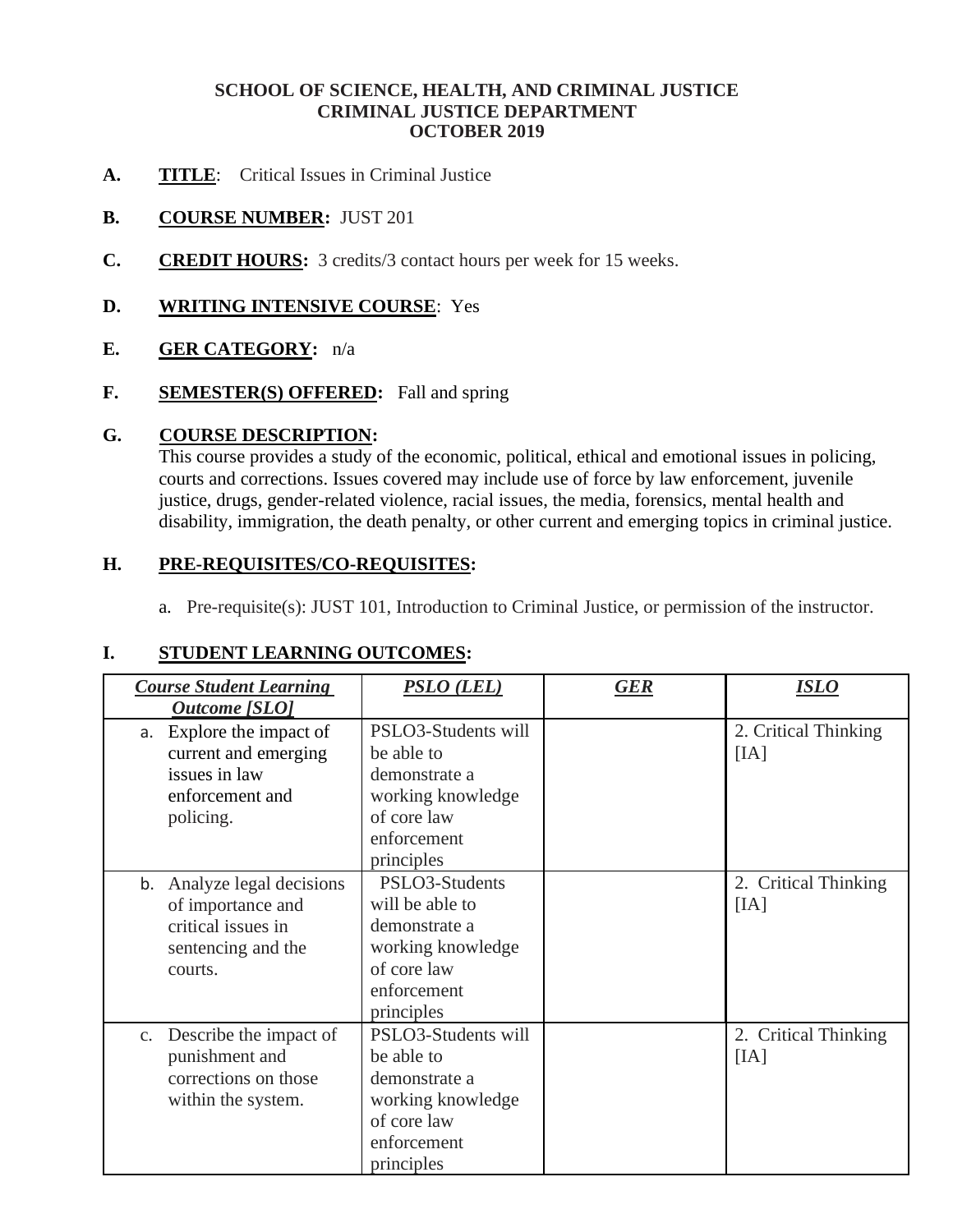| d. Explain how diversity<br>and minority issues<br>have impacted the<br>criminal justice<br>system. | PSLO1-Students will<br>be able to<br>demonstrate a<br>working knowledge<br>of core law<br>enforcement<br>principles and how<br>they impact agency<br>operations. |  | 4. Social<br>Responsibility |
|-----------------------------------------------------------------------------------------------------|------------------------------------------------------------------------------------------------------------------------------------------------------------------|--|-----------------------------|
|-----------------------------------------------------------------------------------------------------|------------------------------------------------------------------------------------------------------------------------------------------------------------------|--|-----------------------------|

| <b>Institutional Student Learning Outcomes [ISLO</b> |  |
|------------------------------------------------------|--|
| $1 - 5$                                              |  |
| <b>ISLO &amp; Subsets</b>                            |  |
|                                                      |  |
| <b>Communication Skills</b>                          |  |
| Oral [O], Written [W]                                |  |
| <b>Critical Thinking</b>                             |  |
| Critical Analysis [CA], Inquiry & Analysis [IA],     |  |
| <b>Problem Solving [PS]</b>                          |  |
| <b>Foundational Skills</b>                           |  |
| Information Management [IM], Quantitative            |  |
| Lit,/Reasoning [QTR]                                 |  |
| <b>Social Responsibility</b>                         |  |
| Ethical Reasoning [ER], Global Learning [GL],        |  |
| Intercultural Knowledge [IK], Teamwork [T]           |  |
| <b>Industry, Professional, Discipline Specific</b>   |  |
| <b>Knowledge and Skills</b>                          |  |
|                                                      |  |

# $\overline{N_0} \underline{X}$ **J.** <u>APPLIED LEARNING COMPONENT:</u> Yes\_\_\_\_\_\_<br>K. <u>TEXTS:</u>

Free materials from the open web or from library resources.

### **L. REFERENCES:** n/a

**M. EQUIPMENT:** Standard technology-enhanced classroom

#### **N. GRADING METHOD:** A-F

## **O. SUGGESTED MEASUREMENT CRITERIA/METHODS:**

Assignments; Exams; Research Paper

#### **P. DETAILED COURSE OUTLINE:**

- I. Introduction
	- A. The Criminal Justice System
- II. Critical Issues in the U.S. Justice System
	- A. Identifying current and emerging issues